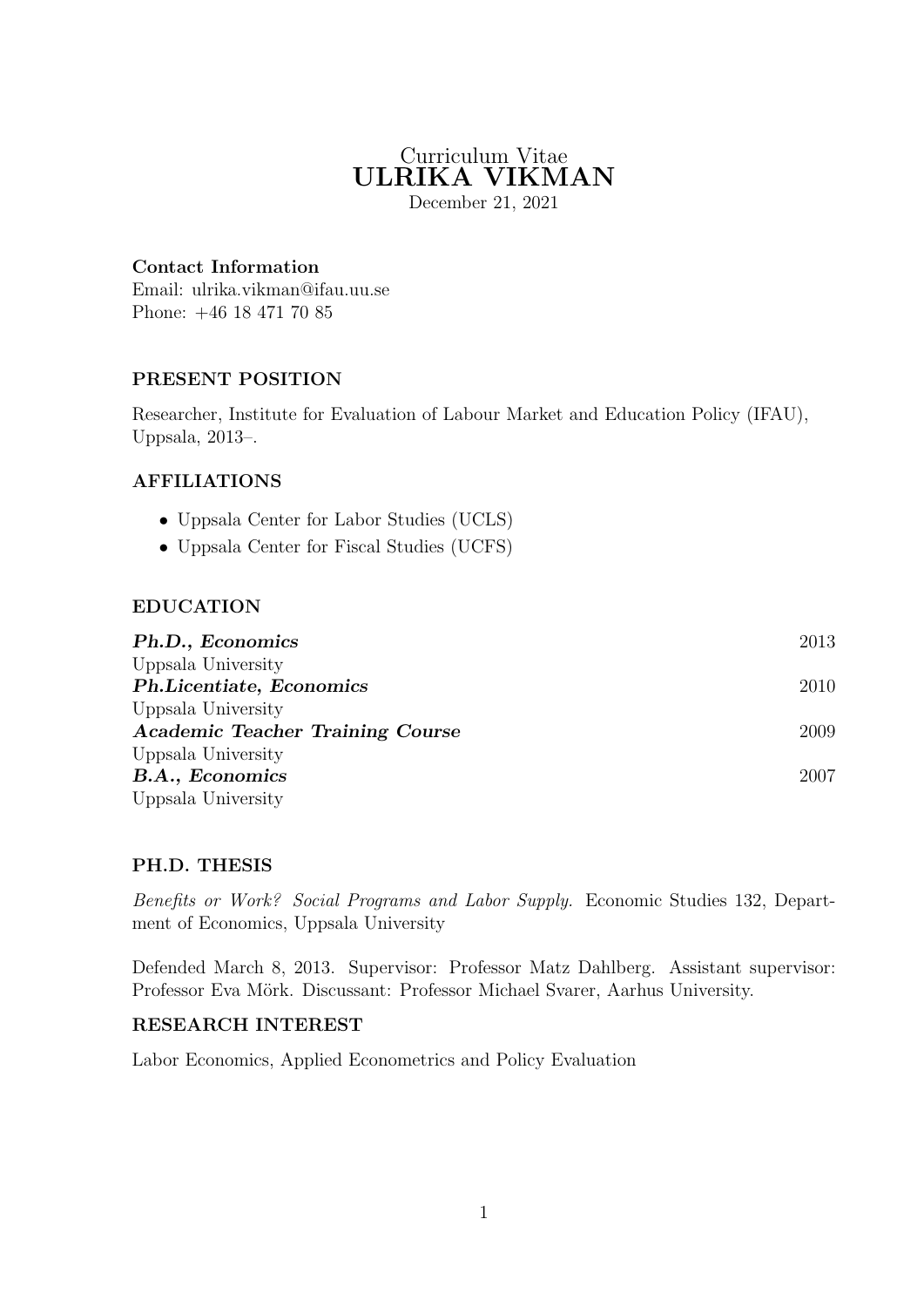#### JOURNAL ARTICLES (PEER REVIEWED)

The Effects of Mandatory Activation on Welfare Entry and Exit Rates (2014), in Stéphane Carcillo, Herwig Immervoll, Stephen P. Jenkins, Sebastian Königs, Konstantinos Tatsiramos (ed.) Safety Nets and Benefit Dependence (Research in Labor Economics, Volume 39), pp.189 - 217 (with Anna Persson)

Workfare for the old and long-term unemployed (2013), *Labour Economics* 25, 25-34 (with Helge Bennmarker and Oskar Nordström Skans)

Hur påverkar tillgång till barnomsorg arbetslösa föräldrars sannolikhet att få arbete?, Arbetsmarknad & Arbetsliv 2010, årg. 16, nr 4, s. 45-54

# WORKING PAPERS

To work or not to work? Effects of temporary public employment on future employment and benefits, IFAU Working paper 2021:12 (with Eva Mörk and Lillit Ottosson)

Labor market integration of low-educated refugees, Working Paper 2020:21, IFAU (with Matz Dahlberg, Johan Egebark and Gülay Ozcan)

Paid parental leave to immigrants: An obstacle to labor market entrance?, Working Paper 2013:4, IFAU

Does providing childcare to unemployed affect unemployment duration? Working Paper 2010:5, IFAU

# OTHER PUBLIATIONS

Arbetsmarknadsetablering av nyanlända lågutbildade flyktingar - resultat från en experimentell studie, *Ekonomisk debatt*  $5/2021$  (with Matz Dahlberg, Johan Egebark and Gülay  $Ozcan)$ 

Kommunal arbetsmarknadspolitik. Vad och för vem? IFAU Rapport 2019:05 (with Anders Forslund, Wazah Pello-Esso, Rickard Ulmestig, Ingeborg Waernbaum, Alexander Westerberg och Johan Zetterqvist)

De som varken arbetar eller studerar på den svenska arbetsmarknaden IFAU Rapport 2018:22 (with Linus Liljeberg )

Arbetar kommunerna på samma sätt? Om kommunal variation inom arbetsmarknadspolitiken, IFAU Rapport 2017:7 (with Alexander Westerberg)

Decentralisering, skolval och fristående skolor: resultat och likvärdighet i svensk skola, IFAU Rapport 2014:25 (with Helena Holmlund, Josefin Häggblom, Erica Lindahl, Sara Martinsson, Anna Sjögren och Björn Ockert)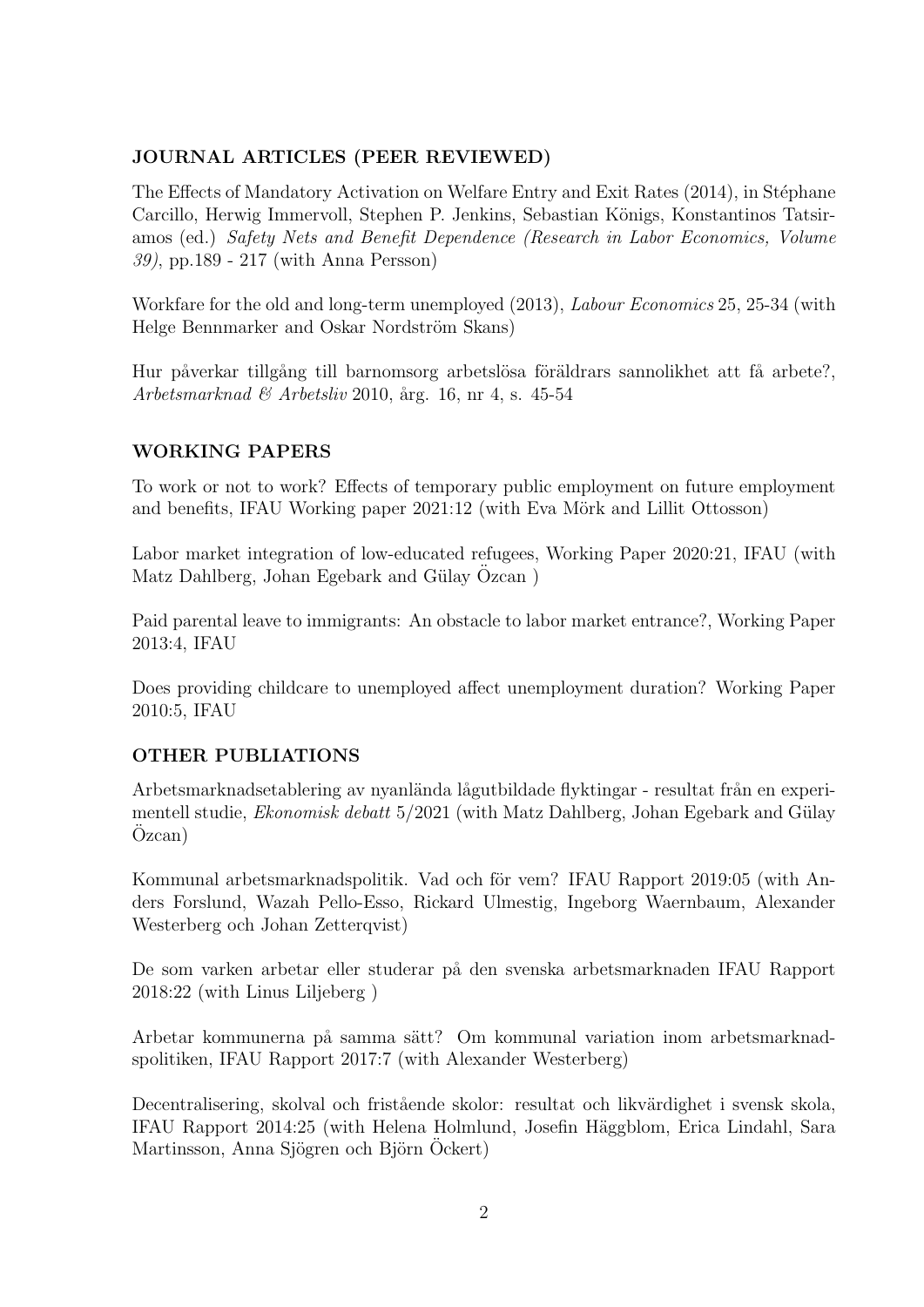#### TEACHING EXPERIENCE

Teaching Assistant, Microeconomic Theory (master level) 2008–2009, 2014–2016

Lecturer, Microeconomics, basic math (undergraduate level) 2008–2009

#### PHD-SUPERVISION

Lagunathan Govender 2017-, Social work at Linnaeus University (co-supervisor)

Lillit Ottosson 2017-, Economics at Uppsala University (co-supervisor)

# INVITED SEMINAR PRESENTATIONS

- The Ratio Institute, April 2021
- Swedish Public employment service, October 2020
- Swedish Ministry of Finance, Stockholm, March 2019
- Ministry of Health and Social Affairs, Stockholm, June 2017
- Swedish Institute for Social Research (SOFI), Stockholm, October 2011

# CONFERENCE AND WORKSHOP PRESENTATIONS

- Uppsala Immigration Labs Workshop on migration and integration, virtual, May 2021
- EALE/SOLE/AASLE World Conference, virtual, June 2020
- The 29th European Association if Labour Economists (EALE) Conference, St. Gallen, Switzerland, September 2017
- 2016 Meeting of the Research on Welfare and Labour Market Policies, Växjö, Sweden, December 2016
- The 5th National Conference of Swedish Economists, Gothenburg, Sweden, September 2016
- The 4th SOLE/EALE World Meeting (poster presentation), Montreal, Canada, June 2015
- IZA/OECD/World Bank Conference on Safety Nets and Benefit Dependence: Evidence and Policy Implications, Paris, France, May 2013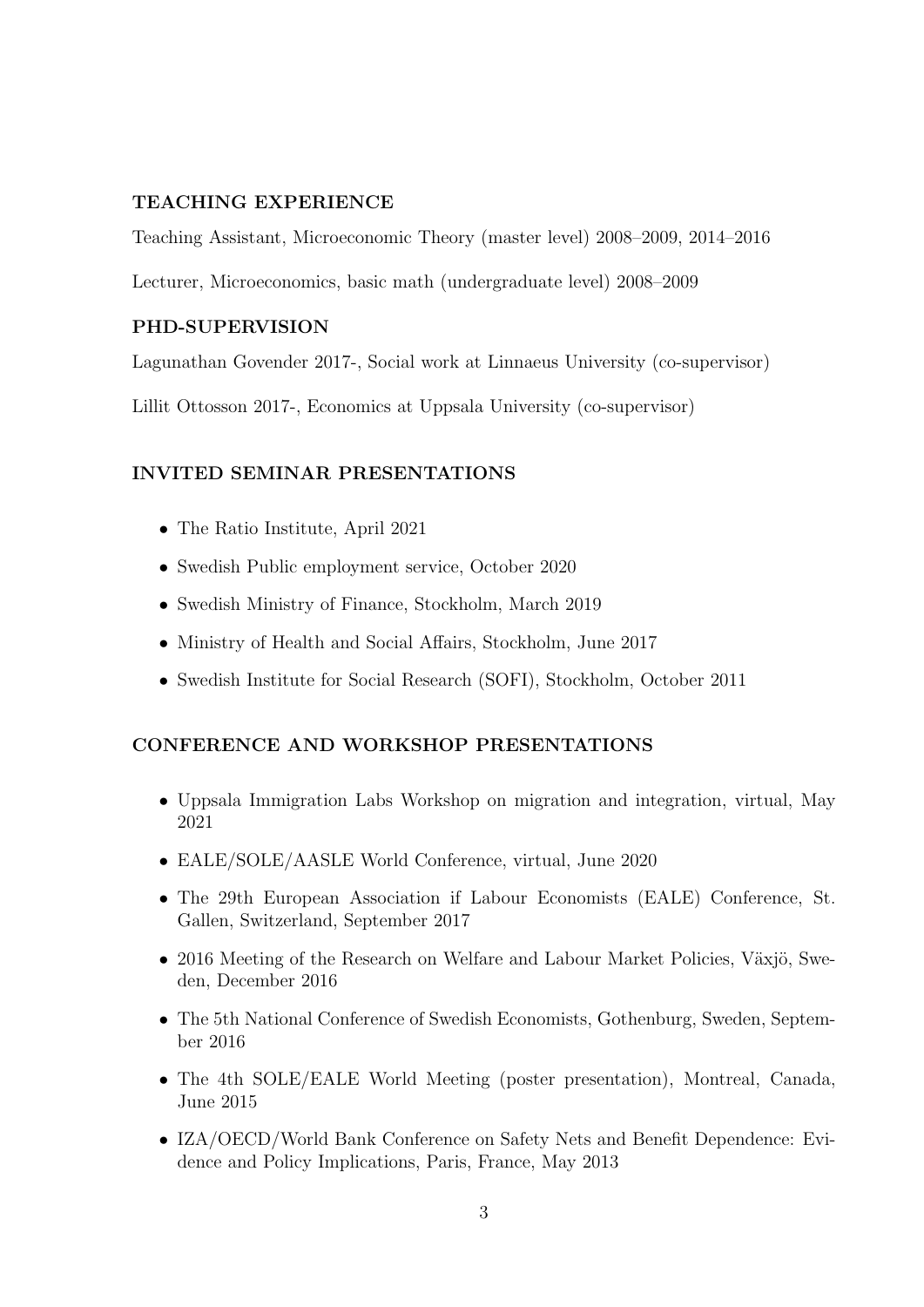- IZA Workshop on Labor Markets and Labor Market Policies for Older Workers, Bonn, Germany, April 2013
- The 3rd Workshop of the Centre for Research in Active Labour Market Policy Effects (CAFE), Borkøp, Denmark, December 2012 ´
- 4th Joint IZA/IFAU Conference on Labor Market Policy Evaluation, Bonn, Germany, October 2012
- The 3nd National Conference of Swedish Economists (poster presentation), Stockholm, Sweden, September 2012
- The 24th European Association if Labour Economists (EALE) Conference (poster presentation), Bonn, Germany, September 2012
- 2012 Stockholm-Uppsala Doctoral Students Workshop in Economics (SUDSWEc), Uppsala, Sweden, May 2012
- The 2nd National Conference of Swedish Economists (poster presentation), Uppsala, Sweden, September 2011
- Workshop on Family, Gender and Children, Söderarm, Sweden, May 2011
- 2009 Stockholm-Uppsala Doctoral Students Workshop in Economics (SUDSWEc), Uppsala, Sweden, May 2009
- The 14th annual meeting of Society of Labor Economists (SOLE) (poster presentation), Boston, U.S., May 2009

# OTHER PRESENTATIONS AND SEMINARS

- Sobona, Valideringskonferensen, November 2021
- GR, Education for personell in local employmet services, September 2021
- SKR (Arbetsmarknads och näringslivsdagar, plenum), March 2021
- GR, Education for personell in local employmet services, September 2019
- SKL (Arbetsmarknads och näringslivsdagar, plenum), March 2019

#### RESEARCH GRANTS

2-year Postdoc Grant, Swedish Council for Working Life and Social Research (FORTE), SEK 1,600,000, 2015–2016

"The effects of an ageing population:A life-time perspective on work, retirement, housing and health", (with Per Johansson (principal investigator), Anders Forlund, Matz